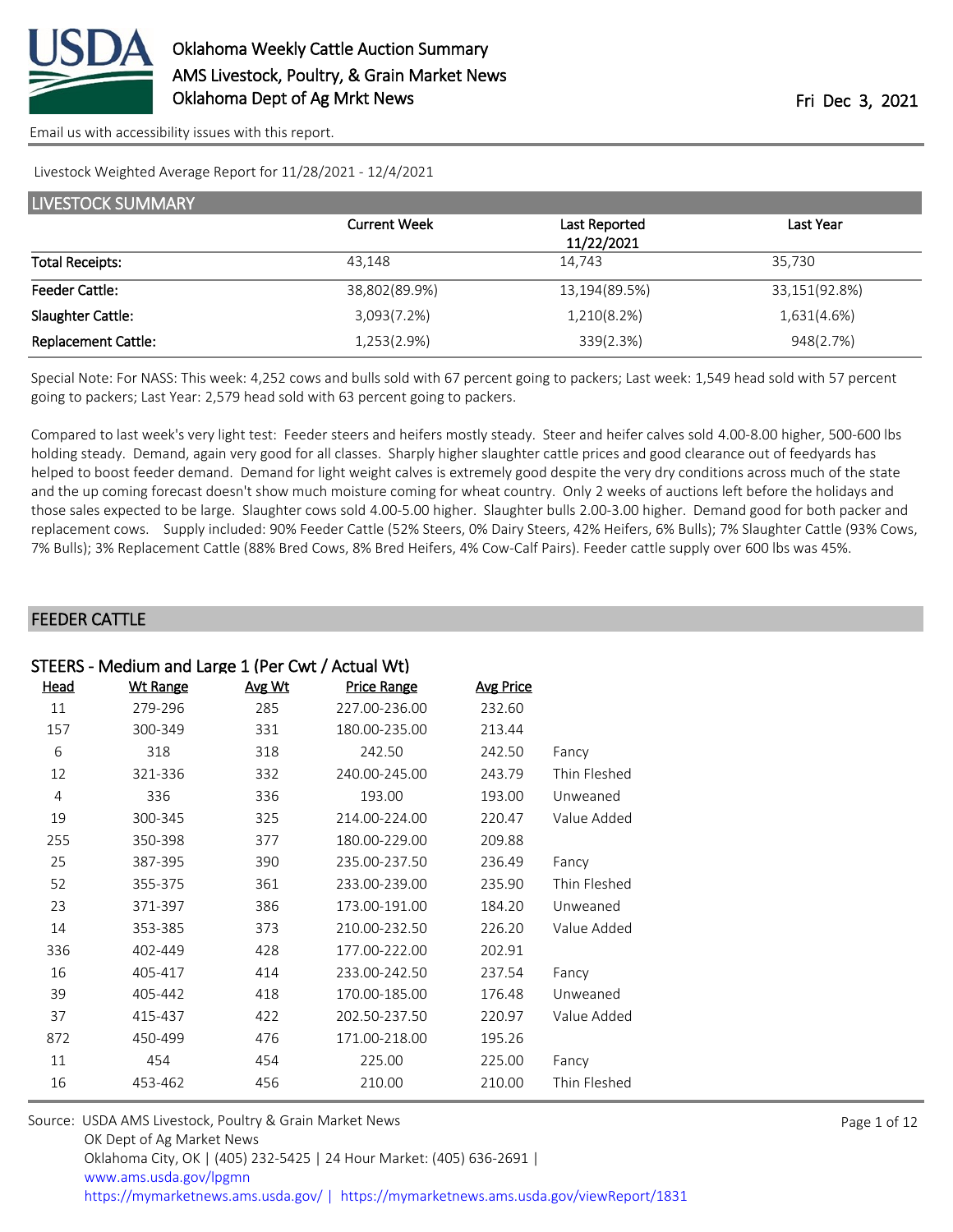

| 73             | 452-490                                             | 471    | 154.00-191.00      | 177.31           | Unweaned     |
|----------------|-----------------------------------------------------|--------|--------------------|------------------|--------------|
| 12             | 466                                                 | 466    | 215.00             | 215.00           | Value Added  |
| 839            | 500-548                                             | 526    | 167.00-196.00      | 181.44           |              |
| 95             | 508-537                                             | 530    | 188.25-195.00      | 189.82           | Thin Fleshed |
| 121            | 501-547                                             | 516    | 154.00-172.00      | 164.58           | Unweaned     |
| 46             | 512-515                                             | 514    | 185.00-194.00      | 188.99           | Value Added  |
| 1191           | 550-599                                             | 578    | 158.00-186.00      | 172.59           |              |
| 18             | 556-557                                             | 556    | 189.00-190.00      | 189.56           | Fancy        |
| 70             | 553-584                                             | 564    | 183.00-190.00      | 186.87           | Thin Fleshed |
| 42             | 560-597                                             | 578    | 152.00-174.50      | 164.17           | Unweaned     |
| 19             | 558-578                                             | 563    | 185.00-187.00      | 186.46           | Value Added  |
| 1093           | 600-648                                             | 624    | 152.00-177.00      | 165.13           |              |
| 61             | 601-636                                             | 616    | 149.00-162.00      | 156.91           | Unweaned     |
| 89             | 601-641                                             | 611    | 165.00-172.00      | 168.19           | Value Added  |
| 1505           | 650-699                                             | 676    | 146.00-172.50      | 161.04           |              |
| 14             | 659                                                 | 659    | 171.50             | 171.50           | Thin Fleshed |
| 214            | 655-687                                             | 665    | 140.00-162.00      | 152.43           | Unweaned     |
| 17             | 655-683                                             | 666    | 168.00-174.00      | 169.86           | Value Added  |
| 1026           | 700-749                                             | 725    | 136.00-171.00      | 160.91           |              |
| 9              | 703-741                                             | 728    | 141.00-148.00      | 143.25           | Unweaned     |
| $\overline{2}$ | 710                                                 | 710    | 150.50             | 150.50           | Value Added  |
| 1252           | 750-798                                             | 771    | 135.00-173.10      | 163.37           |              |
| 28             | 780                                                 | 780    | 155.00             | 155.00           | Fleshy       |
| $\overline{4}$ | 765                                                 | 765    | 132.00             | 132.00           | Unweaned     |
| 24             | 757-793                                             | 768    | 148.50-155.00      | 154.12           | Value Added  |
| 476            | 803-849                                             | 825    | 121.00-169.50      | 162.29           |              |
| 346            | 851-896                                             | 865    | 123.00-166.00      | 157.26           |              |
| 10             | 858                                                 | 858    | 128.00             | 128.00           | Unweaned     |
| 90             | 900-947                                             | 919    | 144.00-159.00      | 154.50           |              |
| 60             | 957-984                                             | 967    | 139.00-155.00      | 147.75           |              |
| 13             | 1022                                                | 1022   | 142.00             | 142.00           |              |
|                |                                                     |        |                    |                  |              |
|                | STEERS - Medium and Large 1-2 (Per Cwt / Actual Wt) |        |                    |                  |              |
| <b>Head</b>    | <b>Wt Range</b>                                     | Avg Wt | <b>Price Range</b> | <b>Avg Price</b> |              |
| 29             | 300-343                                             | 325    | 171.00-199.00      | 183.86           |              |
| 11             | 308                                                 | 308    | 185.00             | 185.00           | Thin Fleshed |
| 10             | 325-344                                             | 337    | 185.00-187.00      | 186.09           | Unweaned     |
| 80             | 352-399                                             | 378    | 150.00-196.00      | 178.47           |              |
| 6              | 370-380                                             | 377    | 181.00-182.00      | 181.33           | Unweaned     |
| 4              | 395                                                 | 395    | 200.00             | 200.00           | Value Added  |
| 178            | 400-447                                             | 428    | 148.00-195.00      | 174.94           |              |
| 23             | 418-444                                             | 439    | 139.00-177.50      | 174.05           | Unweaned     |
|                |                                                     |        |                    |                  |              |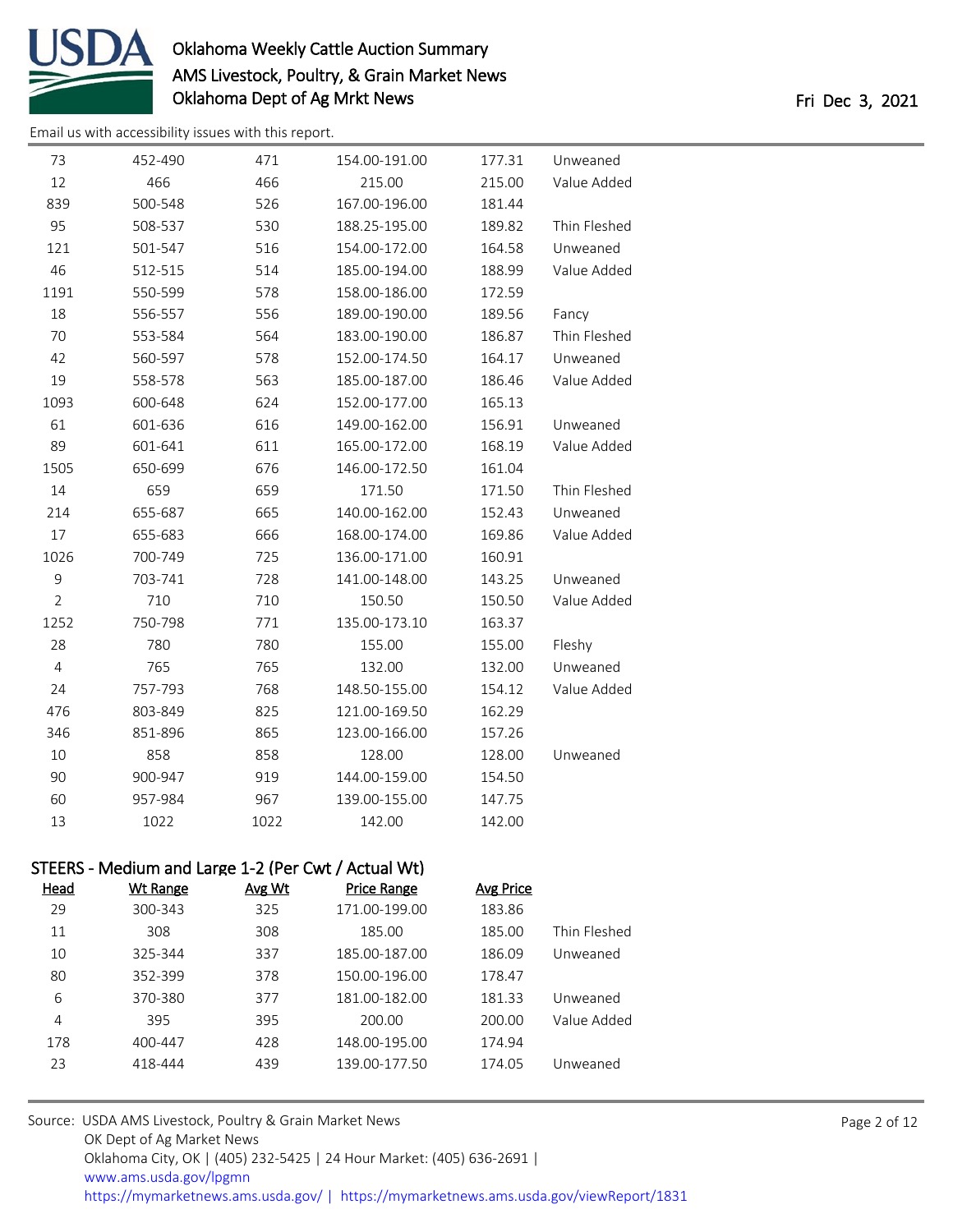

| 7   | 419-445 | 426  | 189.00-190.00 | 189.30 | Value Added |
|-----|---------|------|---------------|--------|-------------|
| 371 | 450-499 | 474  | 151.00-194.00 | 180.99 |             |
| 27  | 463-499 | 482  | 165.00-169.00 | 167.55 | Unweaned    |
| 24  | 467-489 | 486  | 171.00-175.00 | 171.48 | Value Added |
| 226 | 501-548 | 523  | 133.50-181.00 | 168.46 |             |
| 58  | 505-535 | 531  | 137.00-170.00 | 152.75 | Unweaned    |
| 54  | 520-547 | 541  | 161.50-185.00 | 174.09 | Value Added |
| 371 | 550-599 | 578  | 145.00-175.00 | 164.04 |             |
| 113 | 551-599 | 578  | 126.00-166.00 | 157.41 | Unweaned    |
| 3   | 565     | 565  | 175.00        | 175.00 | Value Added |
| 172 | 605-648 | 631  | 143.00-162.00 | 153.45 |             |
| 14  | 600-620 | 610  | 139.00-155.00 | 148.82 | Unweaned    |
| 9   | 613-645 | 631  | 154.00-155.00 | 154.78 | Value Added |
| 361 | 651-697 | 674  | 140.00-161.00 | 154.33 |             |
| 16  | 674-683 | 675  | 132.00-136.00 | 132.88 | Unweaned    |
| 284 | 700-747 | 723  | 143.00-163.50 | 155.04 |             |
| 23  | 731-735 | 733  | 145.00-146.00 | 145.44 | Unweaned    |
| 16  | 712     | 712  | 151.00        | 151.00 | Value Added |
| 181 | 759-799 | 772  | 143.00-159.50 | 155.16 |             |
| 18  | 782     | 782  | 141.00        | 141.00 | Fleshy      |
| 6   | 773     | 773  | 143.00        | 143.00 | Unweaned    |
| 165 | 802-841 | 825  | 150.00-164.00 | 155.90 |             |
| 31  | 811     | 811  | 150.00        | 150.00 | Fleshy      |
| 91  | 861-898 | 871  | 141.00-154.50 | 150.80 |             |
| 26  | 929-937 | 932  | 136.00-147.00 | 144.47 |             |
| 40  | 976     | 976  | 141.00        | 141.00 |             |
| 4   | 1069    | 1069 | 135.00        | 135.00 |             |
|     |         |      |               |        |             |

| STEERS - Medium and Large 2 (Per Cwt / Actual Wt) |                  |                    |        |                 |      |  |
|---------------------------------------------------|------------------|--------------------|--------|-----------------|------|--|
|                                                   | <b>Avg Price</b> | <b>Price Range</b> | Avg Wt | <b>Wt Range</b> | Head |  |
|                                                   | 167.26           | 147.50-189.00      | 318    | 300-340         | 14   |  |
|                                                   | 172.51           | 133.00-193.00      | 382    | 355-395         | 27   |  |
|                                                   | 169.16           | 133.00-194.00      | 432    | 405-448         | 122  |  |
| Unweaned                                          | 165.00           | 165.00             | 440    | 440             | 11   |  |
|                                                   | 160.39           | 110.00-185.00      | 483    | 450-498         | 122  |  |
| Unweaned                                          | 159.99           | 159.00-161.00      | 494    | 490-498         | 8    |  |
|                                                   | 156.79           | 138.00-172.00      | 531    | 500-548         | 128  |  |
| Unweaned                                          | 157.12           | 156.00-158.00      | 522    | 515-528         | 9    |  |
| Value Added                                       | 142.00           | 142.00             | 537    | 537             | 16   |  |
|                                                   | 151.34           | 135.00-163.00      | 576    | 557-595         | 113  |  |
| Unweaned                                          | 148.35           | 145.00-152.00      | 554    | 550-558         | 30   |  |
|                                                   | 149.29           | 124.00-160.00      | 620    | 600-647         | 46   |  |
|                                                   |                  |                    |        |                 |      |  |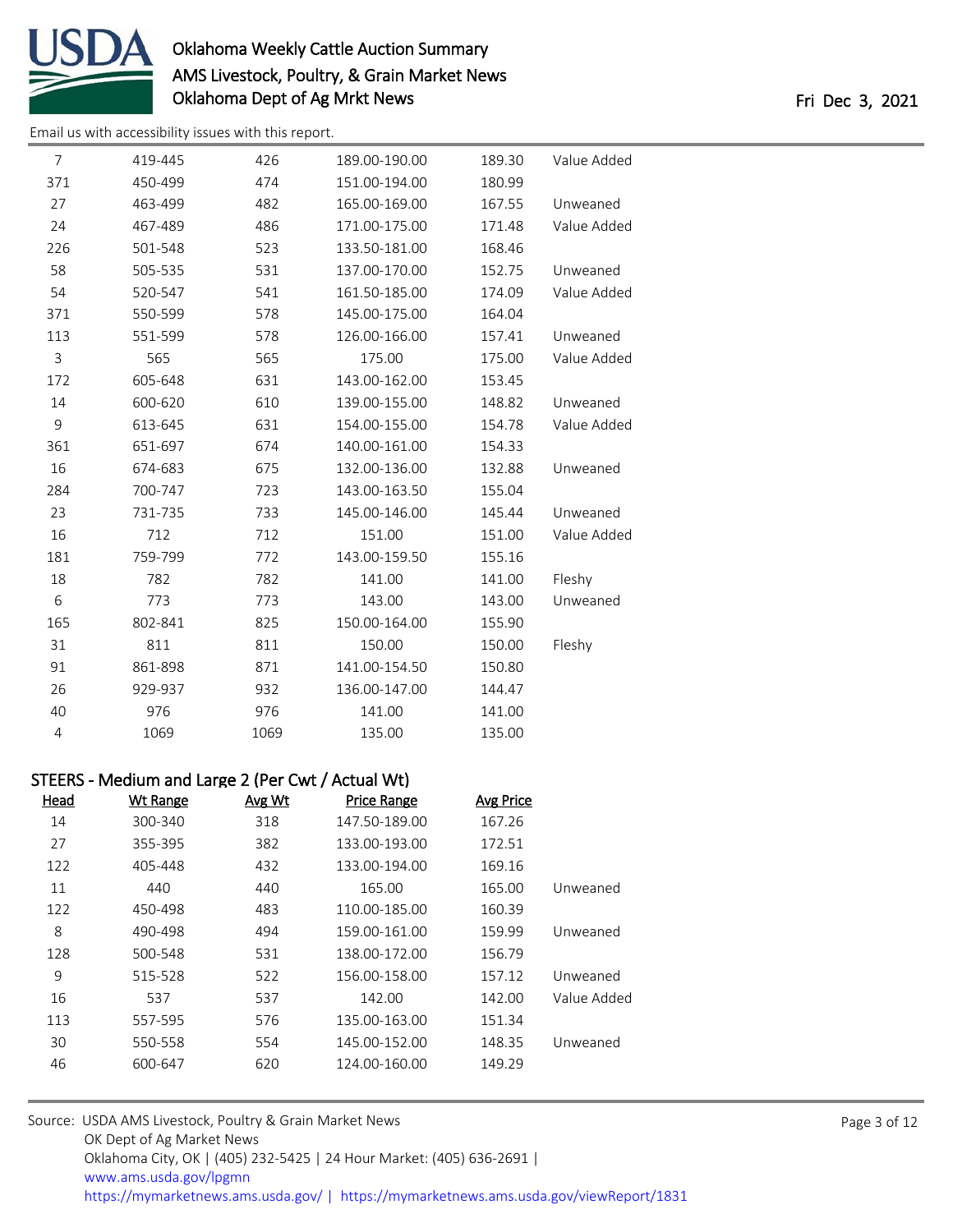

[Email us with accessibility issues with this report.](mailto:mars@ams.usda.gov?subject=508%20issue)

| 11  | 660-692 | 682  | 122.00-144.00 | 133.01 |
|-----|---------|------|---------------|--------|
| 8   | 700-710 | 704  | 127.00-141.00 | 134.74 |
| 15  | 770-795 | 780  | 128.00-152.00 | 136.49 |
| 102 | 837     | 837  | 150.00        | 150.00 |
| 12  | 852     | 852  | 140.00        | 140.00 |
| 6   | 1018    | 1018 | 80.00         | 80.00  |
| ς   | 1202    | 1202 | 114.00        | 114.00 |
|     |         |      |               |        |

|             | STEERS - Medium and Large 2-3 (Per Cwt / Actual Wt) |        |             |                  |
|-------------|-----------------------------------------------------|--------|-------------|------------------|
| <u>Head</u> | Wt Range                                            | Avg Wt | Price Range | <b>Avg Price</b> |
| 18          | 331                                                 | 331    | 85.00       | 85.00            |

|      | DAIRY STEERS - Large 3 (Per Cwt / Actual Wt) |        |             |                  |
|------|----------------------------------------------|--------|-------------|------------------|
| Head | Wt Range                                     | Avg Wt | Price Range | <b>Avg Price</b> |
| 72   | 174                                          | 174    | 50.00       | 50.00            |

### DAIRY STEERS - Large 3-4 (Per Cwt / Actual Wt)

| <u>Head</u> | <u>Wt Range</u> | <u>Avg Wt</u> | Price Range | <b>Avg Price</b> |
|-------------|-----------------|---------------|-------------|------------------|
| -46         | 158             | 158           | 40.00       | 40.00            |

#### HEIFERS - Medium and Large 1 (Per Cwt / Actual Wt)

| Head | <b>Wt Range</b> | Avg Wt | <b>Price Range</b> | <b>Avg Price</b> |              |
|------|-----------------|--------|--------------------|------------------|--------------|
| 12   | 189             | 189    | 200.00             | 200.00           |              |
| 17   | 287-291         | 290    | 197.00-219.00      | 204.70           |              |
| 191  | 300-348         | 321    | 157.00-195.00      | 179.97           |              |
| 13   | 309-321         | 314    | 197.50-205.00      | 202.05           | Fancy        |
| 22   | 346             | 346    | 214.00             | 214.00           | Thin Fleshed |
| 6    | 316-323         | 320    | 154.00-158.00      | 155.98           | Unweaned     |
| 28   | 312-348         | 338    | 169.00-177.00      | 171.58           | Value Added  |
| 331  | 350-398         | 374    | 154.50-189.00      | 173.63           |              |
| 26   | 357-359         | 358    | 189.00-190.00      | 189.58           | Thin Fleshed |
| 49   | 351-390         | 371    | 151.00-180.00      | 163.07           | Unweaned     |
| 23   | 350-398         | 372    | 165.00-174.00      | 170.56           | Value Added  |
| 361  | 400-449         | 422    | 150.00-188.00      | 168.06           |              |
| 96   | 406-444         | 419    | 175.00-190.00      | 185.66           | Fancy        |
| 60   | 404-445         | 433    | 141.00-165.00      | 154.27           | Unweaned     |
| 14   | 402-424         | 415    | 171.00-172.50      | 171.88           | Value Added  |
| 1132 | 450-499         | 473    | 146.00-177.00      | 162.57           |              |
| 24   | 453-454         | 454    | 175.00-176.00      | 175.33           | Thin Fleshed |
| 57   | 452-499         | 476    | 132.00-159.50      | 146.84           | Unweaned     |
| 29   | 450-498         | 472    | 159.00-177.00      | 171.30           | Value Added  |
| 872  | 500-549         | 520    | 140.00-170.00      | 153.53           |              |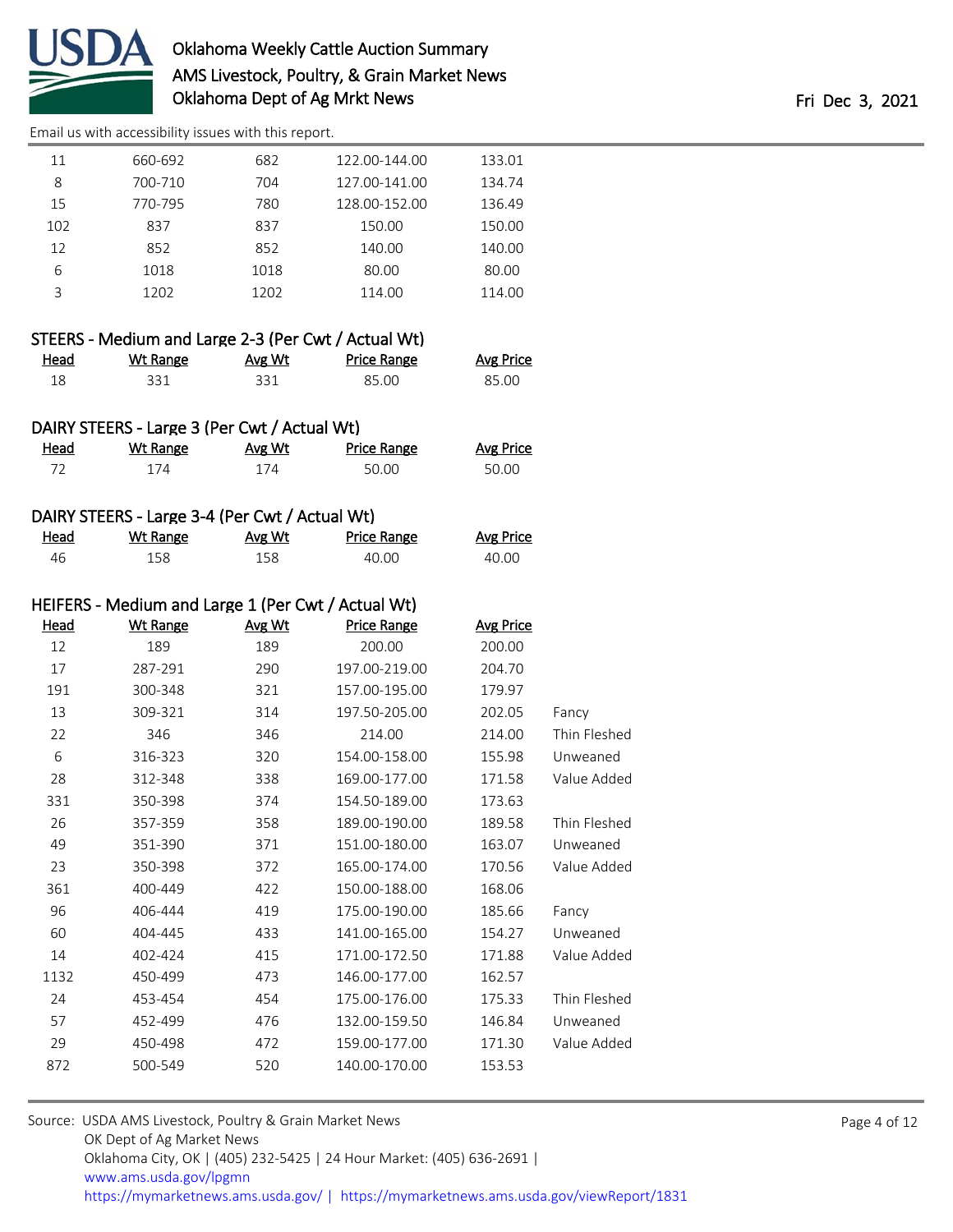

| 64             | 510-512 | 512  | 176.00        | 176.00 | Fancy        |
|----------------|---------|------|---------------|--------|--------------|
| 136            | 500-544 | 517  | 132.00-152.00 | 142.70 | Unweaned     |
| 35             | 504-536 | 521  | 150.00-162.00 | 156.00 | Value Added  |
| 1055           | 550-599 | 572  | 135.00-169.00 | 153.23 |              |
| 50             | 599     | 599  | 171.00        | 171.00 | Fancy        |
| 306            | 550-596 | 573  | 125.00-149.00 | 140.14 | Unweaned     |
| 43             | 562-565 | 564  | 149.00-160.00 | 153.59 | Value Added  |
| 775            | 600-648 | 622  | 125.00-157.50 | 149.53 |              |
| 41             | 645-647 | 646  | 160.00-168.50 | 164.15 | Thin Fleshed |
| 152            | 601-636 | 617  | 131.00-151.00 | 142.11 | Unweaned     |
| 14             | 620-625 | 621  | 146.50-147.00 | 146.89 | Value Added  |
| 1019           | 650-699 | 677  | 128.00-158.00 | 150.94 |              |
| 66             | 652     | 652  | 162.00        | 162.00 | Fancy        |
| 69             | 658-694 | 679  | 131.00-144.00 | 134.69 | Unweaned     |
| $\overline{7}$ | 665     | 665  | 145.50        | 145.50 | Value Added  |
| 769            | 701-748 | 721  | 122.00-154.50 | 149.34 |              |
| 17             | 735     | 735  | 159.00        | 159.00 | Thin Fleshed |
| 15             | 712-730 | 715  | 113.00-128.00 | 122.12 | Unweaned     |
| 25             | 715-739 | 729  | 134.50-143.00 | 137.12 | Value Added  |
| 212            | 750-797 | 783  | 120.00-153.00 | 150.53 |              |
| 10             | 750-756 | 755  | 111.00-140.00 | 134.24 | Unweaned     |
| 308            | 804-845 | 821  | 110.00-153.00 | 150.07 |              |
| 121            | 852-899 | 885  | 138.00-150.00 | 144.77 |              |
| 5              | 860     | 860  | 132.00        | 132.00 | Unweaned     |
| 29             | 921-927 | 922  | 143.50        | 143.50 |              |
| 29             | 954-984 | 964  | 105.00-141.00 | 135.45 |              |
| 6              | 1019    | 1019 | 120.00        | 120.00 |              |
|                |         |      |               |        |              |

|      |          |        | HEIFERS - Medium and Large 1-2 (Per Cwt / Actual Wt) |                  |
|------|----------|--------|------------------------------------------------------|------------------|
| Head | Wt Range | Avg Wt | Price Range                                          | <b>Avg Price</b> |

| ,,,,,, | <b>*********</b> | <u><u>AVS VVC</u></u> | 11001000      | <u><b>AVS LILL</b></u> |             |
|--------|------------------|-----------------------|---------------|------------------------|-------------|
| 37     | 307-327          | 318                   | 141.00-180.00 | 153.23                 |             |
| 159    | 353-398          | 372                   | 141.00-166.00 | 150.87                 |             |
| 2      | 397              | 397                   | 140.00        | 140.00                 | Unweaned    |
| 3      | 388              | 388                   | 159.00        | 159.00                 | Value Added |
| 216    | 401-448          | 426                   | 135.00-171.00 | 156.05                 |             |
| 61     | 405-448          | 438                   | 122.00-152.00 | 140.36                 | Unweaned    |
| 5      | 402-425          | 411                   | 151.00-162.00 | 157.45                 | Value Added |
| 351    | 453-499          | 485                   | 134.00-160.00 | 150.68                 |             |
| 41     | 460-494          | 483                   | 121.00-150.00 | 138.03                 | Unweaned    |
| 27     | 475-498          | 492                   | 146.00-157.50 | 155.91                 | Value Added |
| 347    | 500-549          | 525                   | 127.00-161.00 | 142.48                 |             |
| 30     | 503-528          | 510                   | 125.00-140.00 | 130.11                 | Unweaned    |
|        |                  |                       |               |                        |             |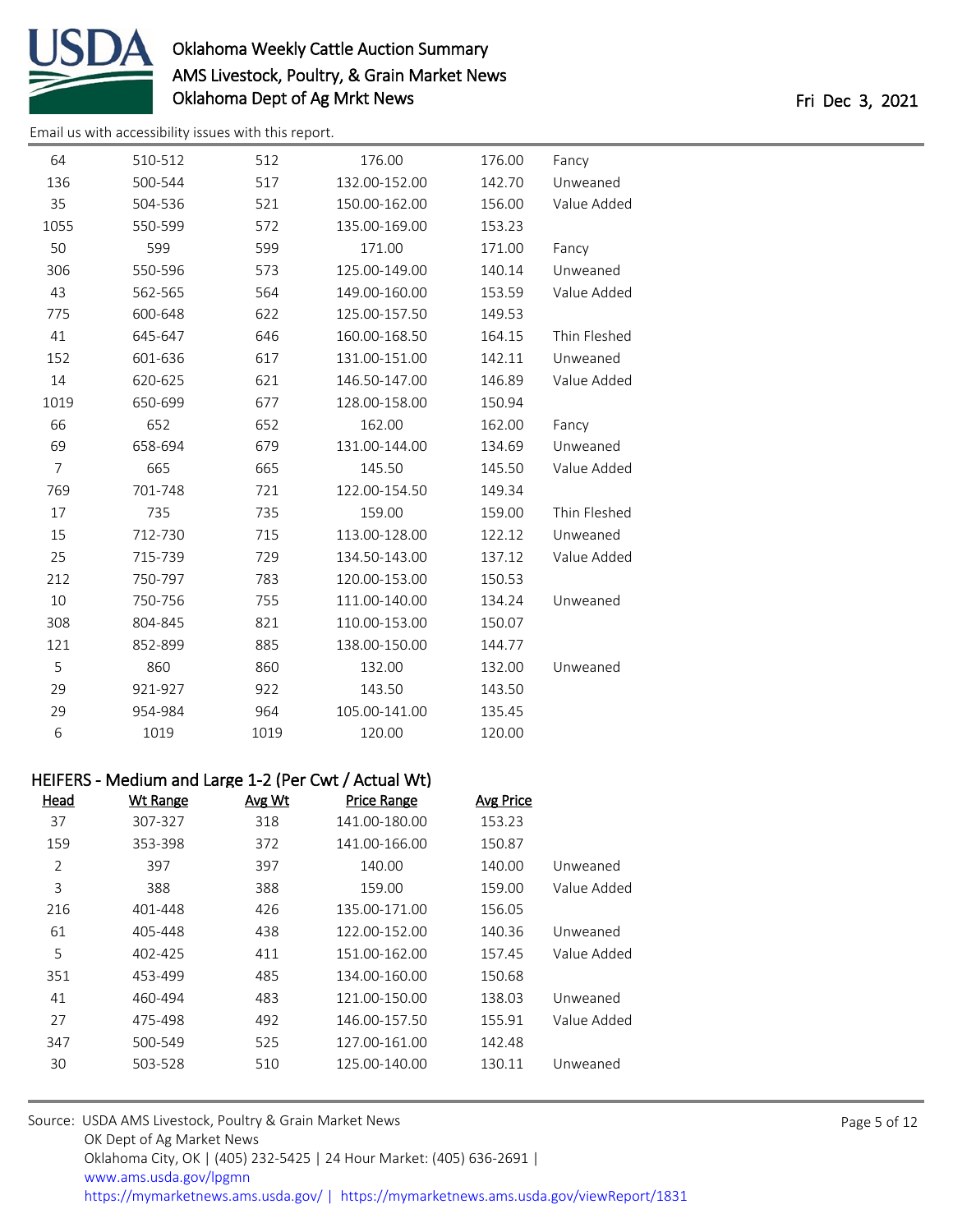

| 26  | 535-548 | 542 | 143.00-146.00 | 144.27 | Value Added |
|-----|---------|-----|---------------|--------|-------------|
| 552 | 550-598 | 577 | 128.00-154.50 | 145.15 |             |
| 59  | 551-588 | 568 | 130.00-146.00 | 140.61 | Unweaned    |
| 125 | 605-648 | 626 | 123.00-162.00 | 143.11 |             |
| 35  | 604-640 | 617 | 119.00-132.00 | 127.13 | Unweaned    |
| 9   | 606-645 | 618 | 133.00-135.00 | 133.68 | Value Added |
| 106 | 651-694 | 663 | 121.00-155.00 | 147.33 |             |
| 43  | 652-685 | 657 | 129.00-138.50 | 136.91 | Unweaned    |
| 22  | 679-681 | 680 | 145.00        | 145.00 | Value Added |
| 72  | 700-727 | 712 | 127.00-151.00 | 144.26 |             |
| 7   | 702     | 702 | 145.00        | 145.00 | Value Added |
| 145 | 758-793 | 780 | 130.00-148.75 | 146.49 |             |
| 18  | 852-872 | 862 | 136.00        | 136.00 |             |
| 35  | 904-929 | 923 | 121.00-126.00 | 122.12 |             |
|     |         |     |               |        |             |

| HEIFERS - Medium and Large 2 (Per Cwt / Actual Wt) |                 |               |               |           |             |
|----------------------------------------------------|-----------------|---------------|---------------|-----------|-------------|
| <b>Head</b>                                        | <b>Wt Range</b> | <b>Avg Wt</b> | Price Range   | Avg Price |             |
| 14                                                 | 300-330         | 314           | 139.00-166.00 | 146.51    |             |
| 43                                                 | 350-399         | 380           | 122.00-169.00 | 143.69    |             |
| 99                                                 | 400-445         | 426           | 120.00-165.00 | 143.81    |             |
| 12                                                 | 413-441         | 426           | 135.00-147.50 | 138.73    | Unweaned    |
| 9                                                  | 414             | 414           | 149.00        | 149.00    | Value Added |
| 102                                                | 450-497         | 482           | 130.00-154.00 | 140.11    |             |
| 9                                                  | 452             | 452           | 131.00        | 131.00    | Unweaned    |
| 77                                                 | 503-546         | 519           | 120.00-140.00 | 131.03    |             |
| 72                                                 | 550-595         | 572           | 118.00-143.00 | 126.23    |             |
| 8                                                  | 605-649         | 632           | 112.00-141.00 | 129.58    |             |
| 15                                                 | 655-686         | 682           | 110.00-142.00 | 129.43    |             |
| 9                                                  | 705-733         | 730           | 120.00-131.00 | 121.18    |             |

| HEIFERS - Medium and Large 2-3 (Per Cwt / Actual Wt) |          |        |               |           |
|------------------------------------------------------|----------|--------|---------------|-----------|
| Head                                                 | Wt Range | Avg Wt | Price Range   | Avg Price |
| 14                                                   | 316-320  | 316    | 104.00-136.00 | 106.31    |
|                                                      | 409      | 409    | 119.00        | 119.00    |
| 4                                                    | 479      | 479    | 100.00        | 100.00    |
| ₹                                                    | 610      | 610    | 121.00        | 121.00    |
|                                                      |          |        |               |           |

| HEIFERS - Medium and Large 3 (Per Cwt / Actual Wt) |        |               |           |  |  |
|----------------------------------------------------|--------|---------------|-----------|--|--|
| Wt Range                                           | Avg Wt | Price Range   | Avg Price |  |  |
| 340                                                | 340    | 121.00        | 121.00    |  |  |
| 390                                                | 390    | 113.00        | 113.00    |  |  |
| 410-434                                            | 429    | 100.00-115.00 | 112.13    |  |  |
|                                                    |        |               |           |  |  |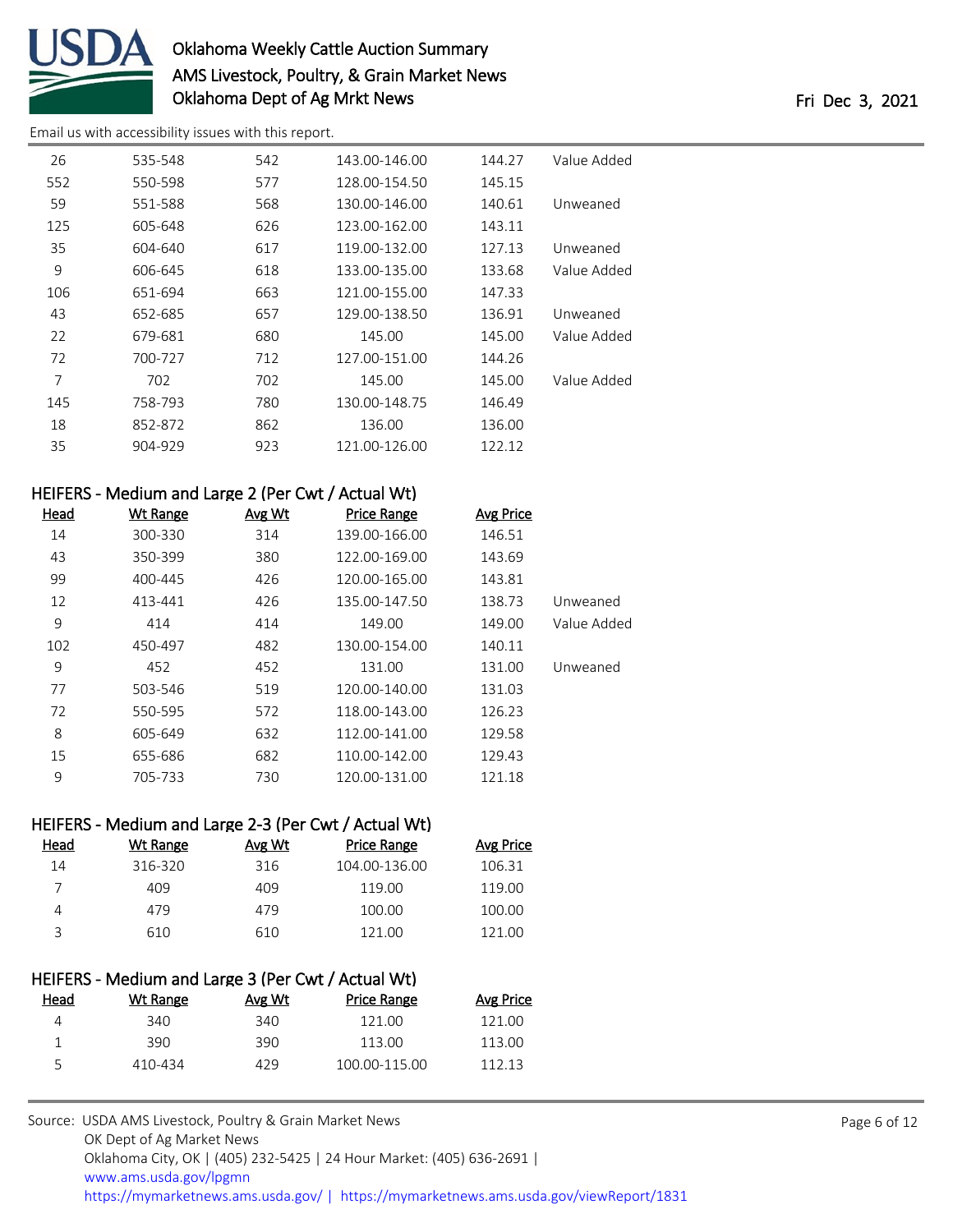

[Email us with accessibility issues with this report.](mailto:mars@ams.usda.gov?subject=508%20issue)

| 488 | 488 | 119.00 | 119.00 |
|-----|-----|--------|--------|
| 510 | 510 | 115.00 | 115.00 |

## BULLS - Medium and Large 1 (Per Cwt / Actual Wt)

| <b>Head</b>    | <b>Wt Range</b> | Avg Wt | <b>Price Range</b> | <b>Avg Price</b> |             |
|----------------|-----------------|--------|--------------------|------------------|-------------|
| 35             | 300-338         | 322    | 198.00-225.00      | 211.99           |             |
| 3              | 302             | 302    | 210.00             | 210.00           | Unweaned    |
| 57             | 355-395         | 377    | 180.00-215.00      | 200.20           |             |
| $\overline{2}$ | 355             | 355    | 190.00             | 190.00           | Unweaned    |
| 6              | 364             | 364    | 220.00             | 220.00           | Value Added |
| 81             | 400-445         | 424    | 173.50-213.00      | 190.50           |             |
| 55             | 412-447         | 422    | 165.00-186.00      | 176.39           | Unweaned    |
| $\overline{2}$ | 408             | 408    | 188.00             | 188.00           | Value Added |
| 117            | 450-499         | 484    | 157.00-201.00      | 176.74           |             |
| 46             | 465-497         | 482    | 155.00-171.00      | 160.45           | Unweaned    |
| 13             | 460-471         | 466    | 179.50-193.00      | 184.29           | Value Added |
| 82             | 500-549         | 528    | 150.00-180.00      | 166.83           |             |
| 63             | 518-544         | 528    | 131.00-170.00      | 160.14           | Unweaned    |
| 29             | 500-548         | 508    | 165.00-172.00      | 167.21           | Value Added |
| 169            | 550-595         | 570    | 140.00-178.00      | 160.76           |             |
| 69             | 553-593         | 574    | 135.00-156.00      | 144.93           | Unweaned    |
| 46             | 603-642         | 617    | 135.00-150.00      | 143.93           |             |
| 70             | 608-643         | 628    | 135.00-151.00      | 141.47           | Unweaned    |
| 11             | 613-626         | 622    | 155.00-156.00      | 155.27           | Value Added |
| 42             | 671-690         | 682    | 130.00-145.00      | 141.19           |             |
| 90             | 660-690         | 670    | 132.00-140.00      | 136.46           | Unweaned    |
| 3              | 652             | 652    | 148.50             | 148.50           | Value Added |
| 18             | 705-743         | 725    | 120.00-154.00      | 132.37           |             |
| 18             | 710-715         | 714    | 128.00-143.00      | 140.51           | Unweaned    |
| 3              | 752             | 752    | 139.00             | 139.00           |             |
| 19             | 778-780         | 778    | 116.00-121.00      | 119.95           | Unweaned    |
| 3              | 815-845         | 830    | 113.00-117.00      | 115.34           |             |
| 16             | 913             | 913    | 119.00             | 119.00           |             |

### BULLS - Medium and Large 1-2 (Per Cwt / Actual Wt)

| Head | Wt Range | Avg Wt | <b>Price Range</b> | Avg Price |          |
|------|----------|--------|--------------------|-----------|----------|
| 11   | 338      | 338    | 154.00             | 154.00    |          |
| 28   | 355-371  | 366    | 140.00-190.00      | 176.82    |          |
| 18   | 360-372  | 362    | 171.00-182.50      | 172.97    | Unweaned |
| 15   | 430-447  | 435    | 162.00-172.00      | 166.27    |          |
| 23   | 441-447  | 444    | 150.00-164.00      | 159.19    | Unweaned |
| 48   | 480-498  | 491    | 151.00-170.00      | 158.87    |          |
|      |          |        |                    |           |          |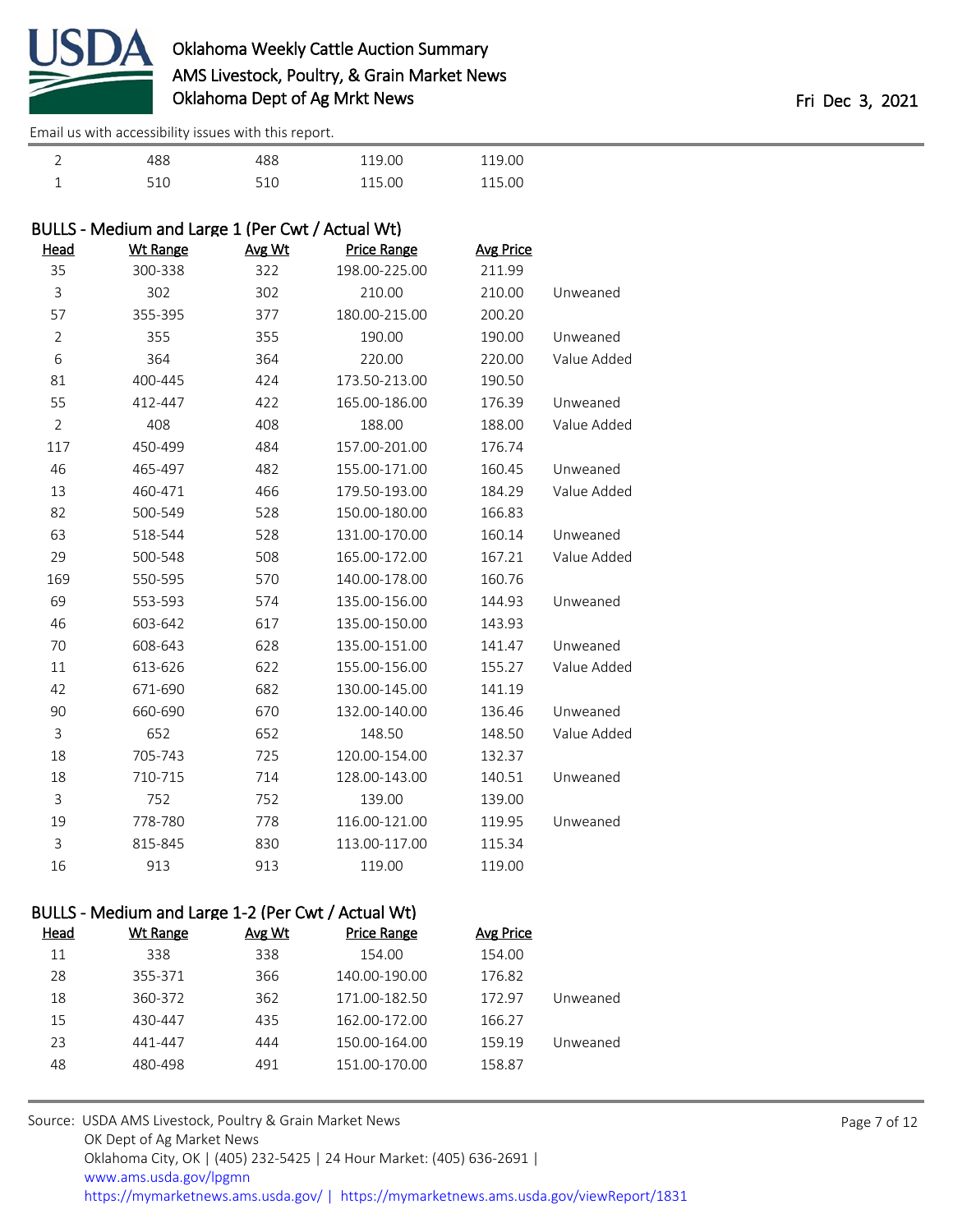

[Email us with accessibility issues with this report.](mailto:mars@ams.usda.gov?subject=508%20issue)

| 21             | 466-499 | 485 | 156.00-158.50 | 157.47 | Unweaned    |
|----------------|---------|-----|---------------|--------|-------------|
| 3              | 497     | 497 | 165.00        | 165.00 | Value Added |
| 28             | 518-548 | 534 | 142.00-152.00 | 147.74 |             |
| 22             | 533-540 | 537 | 134.00-141.00 | 136.73 | Unweaned    |
| 7              | 514     | 514 | 155.50        | 155.50 | Value Added |
| 30             | 552-599 | 573 | 133.00-153.00 | 144.50 |             |
| 21             | 562-597 | 574 | 131.00-139.50 | 134.32 | Unweaned    |
| 21             | 605-630 | 617 | 124.00-139.00 | 132.16 |             |
| $\overline{2}$ | 683     | 683 | 135.00        | 135.00 |             |
| 14             | 668     | 668 | 135.00        | 135.00 | Unweaned    |
| 8              | 801     | 801 | 127.00        | 127.00 |             |
| 11             | 802     | 802 | 119.00        | 119.00 | Unweaned    |
| 7              | 889     | 889 | 110.00        | 110.00 |             |

## BULLS - Medium and Large 2 (Per Cwt / Actual Wt)

| Head | Wt Range | Avg Wt | <b>Price Range</b> | Avg Price |
|------|----------|--------|--------------------|-----------|
| 11   | 300-340  | 324    | 161.00-190.00      | 172.05    |
| 18   | 350-398  | 379    | 160.00-191.00      | 180.27    |
| 12   | 405-445  | 430    | 127.00-174.00      | 158.02    |
| 38   | 460-495  | 474    | 136.00-174.00      | 143.29    |
| 9    | 500-543  | 526    | 142.00-159.00      | 154.46    |
| 6    | 565-595  | 578    | 143.00-150.00      | 145.67    |
| 4    | 610-645  | 636    | 132.00-138.00      | 133.44    |
| 8    | 717      | 717    | 127.00             | 127.00    |
| 1    | 755      | 755    | 112.00             | 112.00    |
|      |          |        |                    |           |

## SLAUGHTER CATTLE

### COWS - Breaker 75-80% (Per Cwt / Actual Wt)

| Head | Wt Range  | Avg Wt | Price Range | Avg Price | Dressing |
|------|-----------|--------|-------------|-----------|----------|
| 152  | 1165-1820 | 1428   | 63.00-76.00 | 69.92     | Average  |
| 93   | 1195-1945 | 1530   | 71.00-86.50 | 77.27     | High     |
| 49   | 1110-1625 | 1402   | 56.00-69.00 | 61.11     | Low      |
|      | 1246-1295 | 1271   | 52.00-53.00 | 52.51     | Very Low |

### COWS - Boner 80-85% (Per Cwt / Actual Wt)

| <u>Head</u> | Wt Range  | Avg Wt | Price Range | Avg Price | Dressing               |
|-------------|-----------|--------|-------------|-----------|------------------------|
| 442         | 1020-1655 | 1280   | 50.00-69.00 | 63.61     | Average                |
| 8           | 740-995   | 874    | 58.00-67.00 | 61.04     | Average Light Weight   |
| 3           | 1118      | 1118   | 65.50       | 65.50     | Average Return to Feed |
| 82          | 1040-1885 | 1319   | 61.00-76.00 | 68.55     | High                   |
| 178         | 1005-4455 | 1188   | 43.00-62.00 | 57.33     | Low                    |
|             | 830       | 830    | 47.00       | 47.00     | Low Light Weight       |
|             |           |        |             |           |                        |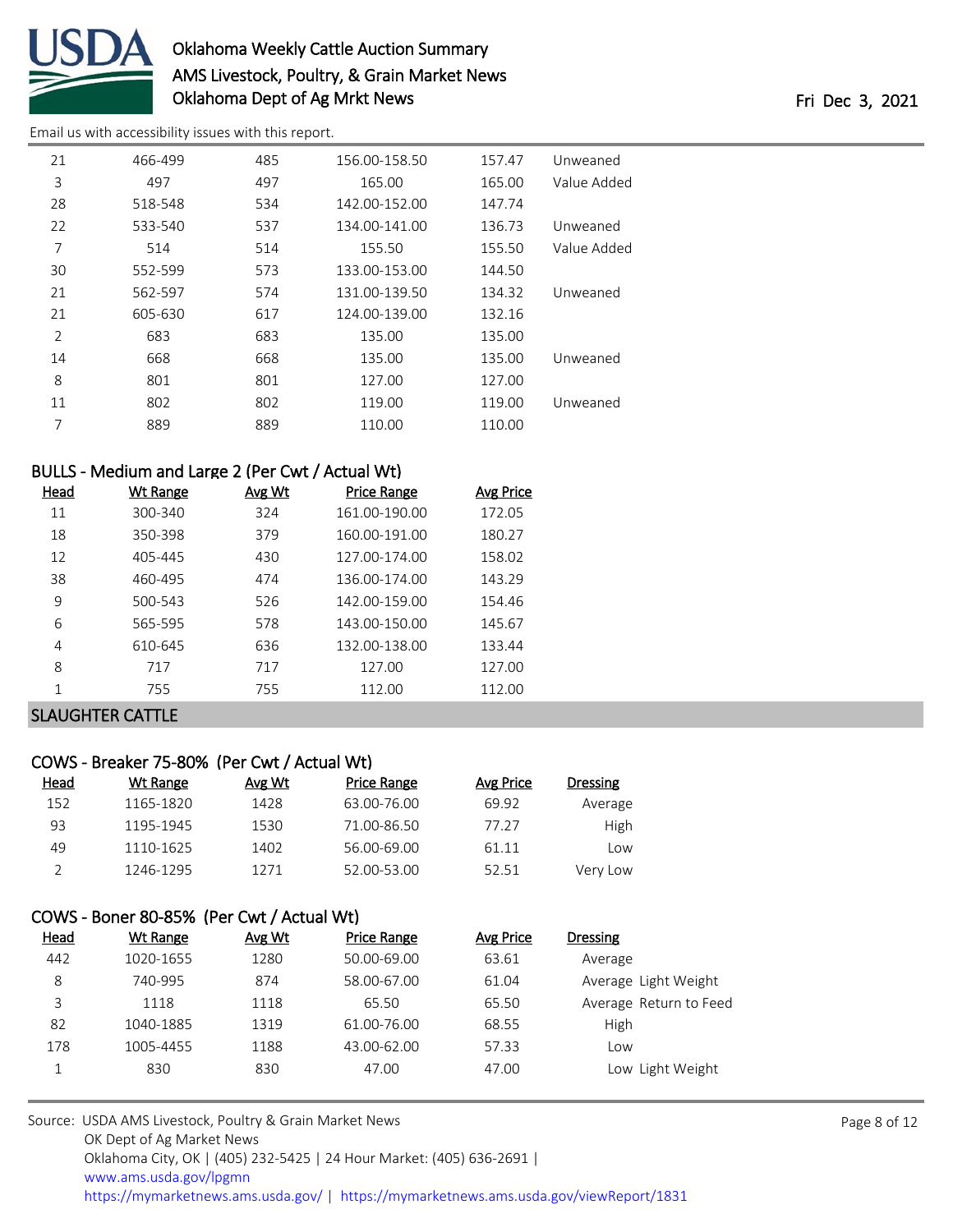

[Email us with accessibility issues with this report.](mailto:mars@ams.usda.gov?subject=508%20issue)

| 14                                       | 1075-1153                         | 1106   | 45.00-48.00        | 47.21            | Very Low                |  |  |  |  |
|------------------------------------------|-----------------------------------|--------|--------------------|------------------|-------------------------|--|--|--|--|
|                                          |                                   |        |                    |                  |                         |  |  |  |  |
| COWS - Lean 85-90% (Per Cwt / Actual Wt) |                                   |        |                    |                  |                         |  |  |  |  |
| Head                                     | <b>Wt Range</b>                   | Avg Wt | <b>Price Range</b> | <b>Avg Price</b> | <b>Dressing</b>         |  |  |  |  |
| 377                                      | 1000-1490                         | 1147   | 46.00-65.00        | 55.53            | Average                 |  |  |  |  |
| 10                                       | 835-990                           | 905    | 44.00-51.00        | 48.46            | Average Light Weight    |  |  |  |  |
| 57                                       | 1000-1390                         | 1081   | 52.00-65.00        | 56.65            | High                    |  |  |  |  |
| $\overline{4}$                           | 985                               | 985    | 54.00              | 54.00            | High Light Weight       |  |  |  |  |
| 209                                      | 1000-1375                         | 1100   | 38.00-55.00        | 47.00            | Low                     |  |  |  |  |
| 65                                       | 765-998                           | 965    | 35.00-48.00        | 43.25            | Low Light Weight        |  |  |  |  |
| 13                                       | 1090-1157                         | 1100   | 49.50-53.00        | 50.07            | Low Return to Feed      |  |  |  |  |
| 71                                       | 1010-1360                         | 1125   | 24.00-47.00        | 40.07            | Very Low                |  |  |  |  |
| 91                                       | 820-995                           | 958    | 21.00-40.00        | 34.54            | Very Low Light Weight   |  |  |  |  |
| 10                                       | 961-1065                          | 992    | 40.00-44.50        | 43.05            | Very Low Return to Feed |  |  |  |  |
|                                          | BULLS - 1 (Per Cwt / Actual Wt)   |        |                    |                  |                         |  |  |  |  |
| <b>Head</b>                              | <b>Wt Range</b>                   | Avg Wt | <b>Price Range</b> | <b>Avg Price</b> | <b>Dressing</b>         |  |  |  |  |
| $\overline{2}$                           | 1860-1875                         | 1868   | 92.00-93.00        | 92.50            | High                    |  |  |  |  |
|                                          | BULLS - 1-2 (Per Cwt / Actual Wt) |        |                    |                  |                         |  |  |  |  |
| Head                                     | <b>Wt Range</b>                   | Avg Wt | <b>Price Range</b> | <b>Avg Price</b> | <b>Dressing</b>         |  |  |  |  |
| 60                                       | 1400-2160                         | 1668   | 75.00-92.00        | 84.54            | Average                 |  |  |  |  |
| 48                                       | 1465-2300                         | 1803   | 81.00-100.00       | 91.24            | High                    |  |  |  |  |
| 34                                       | 1305-2220                         | 1594   | 67.00-79.00        | 73.79            | Low                     |  |  |  |  |
| 5                                        | 1140-1320                         | 1229   | 69.00-75.00        | 72.77            | Low Light Weight        |  |  |  |  |
|                                          | BULLS - 2 (Per Cwt / Actual Wt)   |        |                    |                  |                         |  |  |  |  |
| Head                                     | <b>Wt Range</b>                   | Avg Wt | <b>Price Range</b> | <b>Avg Price</b> | <b>Dressing</b>         |  |  |  |  |
| 2                                        | 1465-1525                         | 1495   | 61.00-71.00        | 65.90            | Average                 |  |  |  |  |
| 1                                        | 1390                              | 1390   | 69.00              | 69.00            | Low                     |  |  |  |  |
| $\mathbf{1}$                             | 1215                              | 1215   | 54.00              | 54.00            | Low Light Weight        |  |  |  |  |
|                                          | <b>REPLACEMENT CATTLE</b>         |        |                    |                  |                         |  |  |  |  |
|                                          |                                   |        |                    |                  |                         |  |  |  |  |

### BRED COWS - Medium and Large 1 (Per Head / Actual Wt)

| <u>Age</u> | <b>Stage</b>   | Head | Wt Range  | Avg Wt | <b>Price Range</b> | Avg Price |
|------------|----------------|------|-----------|--------|--------------------|-----------|
| $2 - 4$    | Τ1             |      | 960       | 960    | 1025.00            | 1025.00   |
| $2 - 4$    | T2             | 4    | 915-1255  | 1056   | 850.00-1225.00     | 1039.50   |
| $2 - 4$    | T <sub>3</sub> |      | 1125-1140 | 1133   | 1225.00-1250.00    | 1237.42   |
| $5 - 8$    | Τ1             | 5    | 995-1211  | 1147   | 875.00-1100.00     | 953.08    |
| $5 - 8$    | T1-2           |      | 1225      | 1225   | 1025.00            | 1025.00   |
| $5 - 8$    | T2             | 75   | 964-1635  | 1168   | 650.00-1235.00     | 963.83    |
| $5 - 8$    | T3             | 23   | 1060-1356 | 1211   | 960.00-1285.00     | 1137.77   |
|            |                |      |           |        |                    |           |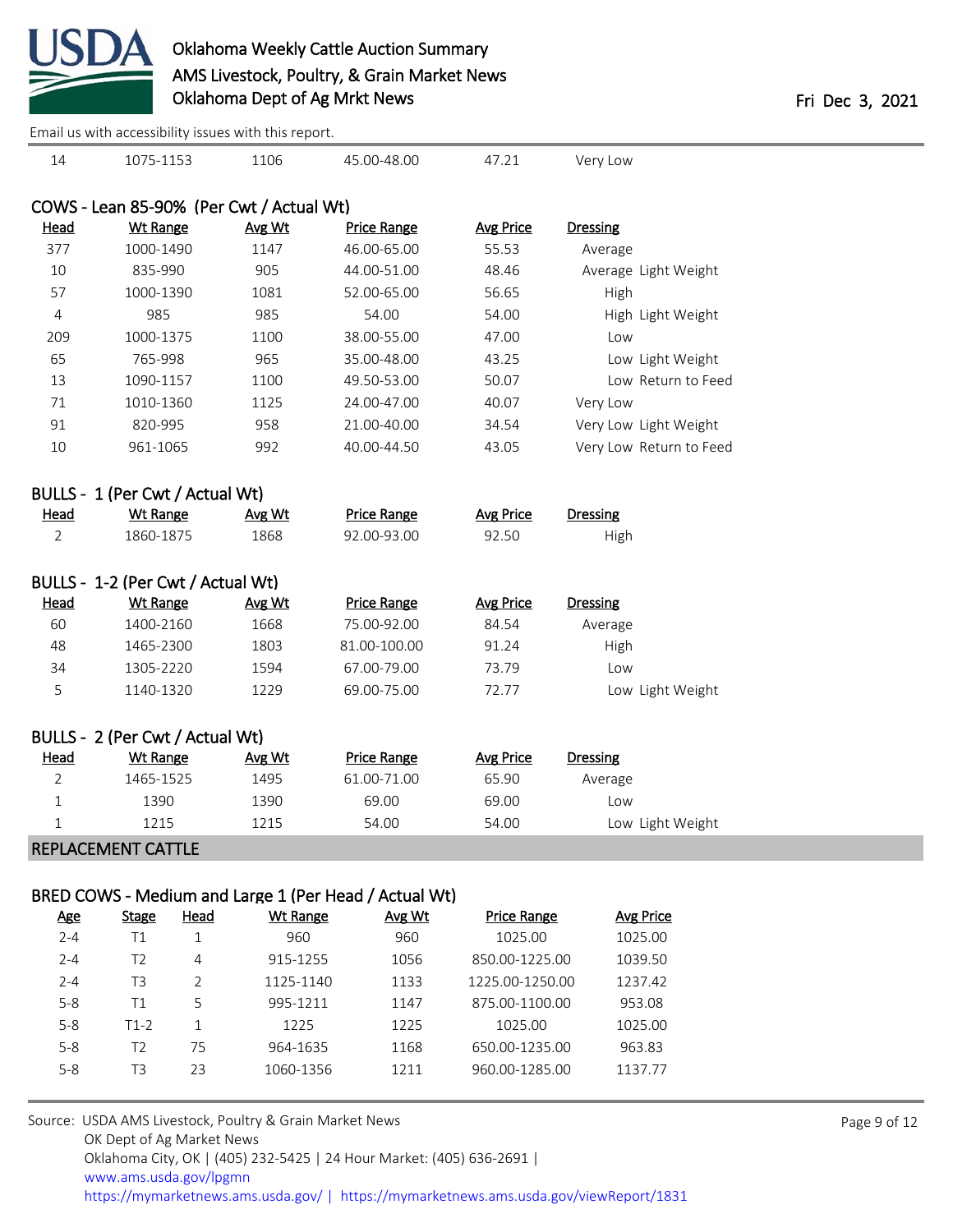

[Email us with accessibility issues with this report.](mailto:mars@ams.usda.gov?subject=508%20issue)

|    | $1 - \epsilon$ |    | 1240      | 1240 | 1025.00        | 1025.00 |
|----|----------------|----|-----------|------|----------------|---------|
| >8 |                | 39 | 1056-1390 | 1214 | 675.00-1025.00 | 862.03  |
|    |                |    | 1263      | 1263 | 900.00         | 900.00  |

### BRED COWS - Medium and Large 1-2 (Per Head / Actual Wt)

| <u>Age</u> | <b>Stage</b>   | Head           | Wt Range  | Avg Wt | <b>Price Range</b> | <b>Avg Price</b> |
|------------|----------------|----------------|-----------|--------|--------------------|------------------|
| $2 - 4$    | Τ1             | 2              | 912       | 912    | 735.00             | 735.00           |
| $2 - 4$    | T2             | 10             | 780-1085  | 933    | 710.00-925.00      | 812.84           |
| $2 - 4$    | T3             | 2              | 870-1020  | 945    | 850.00-925.00      | 890.48           |
| $5 - 8$    | T1             | 4              | 820-985   | 884    | 500.00-925.00      | 686.03           |
| $5 - 8$    | $T1-2$         | 13             | 655-1240  | 895    | 700.00-875.00      | 796.78           |
| $5 - 8$    | $T1-3$         | 1              | 990       | 990    | 990.00             | 990.00           |
| $5 - 8$    | T <sub>2</sub> | 56             | 790-1340  | 1150   | 625.00-975.00      | 800.92           |
| $5 - 8$    | T3             | 5              | 620-1340  | 1084   | 750.00-1000.00     | 898.99           |
| >5         | $T1-2$         | 3              | 905-1050  | 953    | 875.00             | 875.00           |
| >8         | T <sub>2</sub> | 6              | 1040-1290 | 1128   | 625.00-825.00      | 743.64           |
| >8         | T3             | $\overline{2}$ | 1200-1295 | 1248   | 750.00-875.00      | 814.88           |
|            |                |                |           |        |                    |                  |

#### BRED COWS - Medium and Large 1-2 (Per Head / Estimate Wt)

| Age     | <b>Stage</b> | Head | Wt Range  | Avg Wt | <b>Price Range</b> | <b>Avg Price</b> |
|---------|--------------|------|-----------|--------|--------------------|------------------|
| $2 - 4$ |              |      | 800-1100  | 950    | 675.00-1050.00     | 862.50           |
| $5 - 8$ |              | 65   | 1100-1400 | 1238   | 1175.00-1325.00    | 1193.46          |
| $5 - 8$ | T2-3         |      | 1300      | 1300   | 1050.00            | 1050.00          |
| $5 - 8$ | ΤЗ           | 4    | 1300      | 1300   | 1500.00            | 1500.00          |

#### BRED COWS - Medium and Large 2 (Per Head / Actual Wt)

| <b>Age</b> | <b>Stage</b> | Head | Wt Range | Avg Wt | <b>Price Range</b> | Avg Price |
|------------|--------------|------|----------|--------|--------------------|-----------|
| $2 - 4$    |              |      | 870      | 870    | 750.00             | 750.00    |
| $5 - 8$    |              |      | 1110     | 1110   | 600.00             | 600.00    |
| $5 - 8$    | T1-2         |      | 1255     | 1255   | 630.00             | 630.00    |
| $5 - 8$    |              |      | 885-1065 | 975    | 700.00-725.00      | 713.65    |

### BRED COWS - Medium and Large 2 (Per Head / Estimate Wt)

| Age                                           | Stage | Head | Wt Range | Avg Wt | <b>Price Range</b> | Avg Price |  |  |
|-----------------------------------------------|-------|------|----------|--------|--------------------|-----------|--|--|
| 5-8                                           |       |      | 900-1100 | 1000   | 650.00-950.00      | 800.00    |  |  |
|                                               |       |      |          |        |                    |           |  |  |
| BRED COWS - Medium 1-2 (Per Head / Actual Wt) |       |      |          |        |                    |           |  |  |

| <u>Age</u> | Stage | Head | Wt Range  | Avg Wt | <b>Price Range</b> | Avg Price |
|------------|-------|------|-----------|--------|--------------------|-----------|
| $5 - 8$    |       | 22   | 1101-1215 | 1108   | 600.00-650.00      | 602.34    |
| > 5        | T2-3  | 12   | 1088      | 1088   | 620.00             | 620.00    |
| >8         | T1-3  | 32   | 1080-1135 | 1106   | 575.00-670.00      | 620.71    |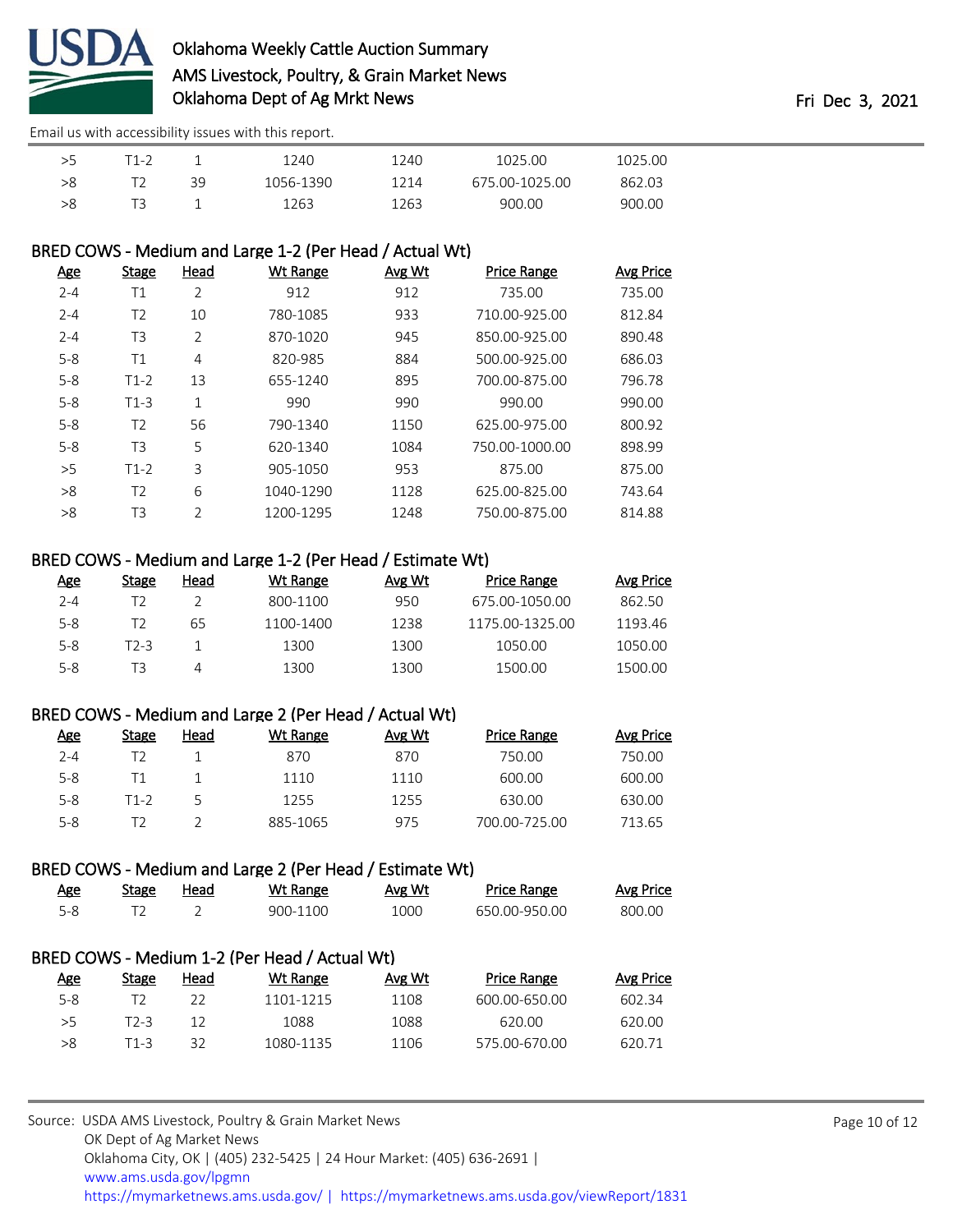

[Email us with accessibility issues with this report.](mailto:mars@ams.usda.gov?subject=508%20issue)

| BRED HEIFERS - Medium and Large 1 (Per Head / Actual Wt) |                |                |                                                            |        |                                                                                    |                  |  |
|----------------------------------------------------------|----------------|----------------|------------------------------------------------------------|--------|------------------------------------------------------------------------------------|------------------|--|
| Age                                                      | <b>Stage</b>   | Head           | <b>Wt Range</b>                                            | Avg Wt | <b>Price Range</b>                                                                 | <b>Avg Price</b> |  |
| $2 - 4$                                                  | T <sub>2</sub> | 20             | 1069-1176                                                  | 1096   | 1075.00-1125.00                                                                    | 1111.58          |  |
|                                                          |                |                |                                                            |        |                                                                                    |                  |  |
|                                                          |                |                | BRED HEIFERS - Medium and Large 1-2 (Per Head / Actual Wt) |        |                                                                                    |                  |  |
| <b>Age</b>                                               | <b>Stage</b>   | Head           | <b>Wt Range</b>                                            | Avg Wt | <b>Price Range</b>                                                                 | <b>Avg Price</b> |  |
| $2 - 4$                                                  | T <sub>2</sub> | 15             | 1010-1175                                                  | 1042   | 500.00-925.00                                                                      | 806.56           |  |
|                                                          |                |                |                                                            |        |                                                                                    |                  |  |
|                                                          |                |                |                                                            |        | COW-CALF PAIRS - Medium and Large 1 w/ <150 lbs calf (Per Family / Actual Wt)      |                  |  |
| <u>Age</u>                                               | <b>Stage</b>   | Head           | Wt Range                                                   | Avg Wt | <b>Price Range</b>                                                                 | <b>Avg Price</b> |  |
| $5 - 8$                                                  | $\Omega$       | 3              | 1160-1170                                                  | 1167   | 1050.00-1300.00                                                                    | 1217.14          |  |
|                                                          |                |                |                                                            |        |                                                                                    |                  |  |
|                                                          |                |                |                                                            |        | COW-CALF PAIRS - Medium and Large 1 w/ 150-300 lbs calf (Per Family / Actual Wt)   |                  |  |
| <u>Age</u>                                               | <b>Stage</b>   | <b>Head</b>    | <b>Wt Range</b>                                            | Avg Wt | <b>Price Range</b>                                                                 | <b>Avg Price</b> |  |
| $2 - 4$                                                  | $\circ$        | $\overline{2}$ | 960-1025                                                   | 993    | 1400.00-1450.00                                                                    | 1425.82          |  |
| $5 - 8$                                                  | O              | $\mathbf{1}$   | 1195                                                       | 1195   | 1275.00                                                                            | 1275.00          |  |
| >8                                                       | $\circ$        | $\mathbf{1}$   | 1130                                                       | 1130   | 950.00                                                                             | 950.00           |  |
|                                                          |                |                |                                                            |        |                                                                                    |                  |  |
|                                                          |                |                |                                                            |        | COW-CALF PAIRS - Medium and Large 1 w/ > 300 lbs calf (Per Family / Actual Wt)     |                  |  |
| Age                                                      | <b>Stage</b>   | Head           | Wt Range                                                   | Avg Wt | <b>Price Range</b>                                                                 | <b>Avg Price</b> |  |
| $2 - 4$                                                  | $\circ$        | $\mathbf{1}$   | 900                                                        | 900    | 1050.00                                                                            | 1050.00          |  |
|                                                          |                |                |                                                            |        |                                                                                    |                  |  |
|                                                          |                |                |                                                            |        | COW-CALF PAIRS - Medium and Large 1-2 w/ <150 lbs calf (Per Family / Actual Wt)    |                  |  |
| <b>Age</b>                                               | <b>Stage</b>   | Head           | <b>Wt Range</b>                                            | Avg Wt | <b>Price Range</b>                                                                 | <b>Avg Price</b> |  |
| $5 - 8$                                                  | $\Omega$       | 4              | 1000-1075                                                  | 1038   | 700.00-825.00                                                                      | 760.24           |  |
| $5 - 8$                                                  | $T1-2$         | $\mathbf{1}$   | 1225                                                       | 1225   | 975.00                                                                             | 975.00           |  |
| >8                                                       | $\circ$        | 3              | 800-1270                                                   | 1067   | 725.00-925.00                                                                      | 866.17           |  |
|                                                          |                |                |                                                            |        |                                                                                    |                  |  |
|                                                          |                |                |                                                            |        | COW-CALF PAIRS - Medium and Large 1-2 w/ 150-300 lbs calf (Per Family / Actual Wt) |                  |  |
| <b>Age</b>                                               | <b>Stage</b>   | Head           | <b>Wt Range</b>                                            | Avg Wt | <b>Price Range</b>                                                                 | <b>Avg Price</b> |  |
| $5 - 8$                                                  | $\circ$        | $\mathbf{1}$   | 1110                                                       | 1110   | 800.00                                                                             | 800.00           |  |
| >8                                                       | $\Omega$       | $\overline{2}$ | 1100-1325                                                  | 1213   | 825.00                                                                             | 825.00           |  |

Please Note:

The above USDA LPGMN price report is reflective of the majority of classes and grades of livestock offered for sale. There may be instances where some sales do not fit within reporting guidelines and therefore will not be included in the report. Prices are reported on an FOB basis, unless otherwise noted.

Explanatory Notes:

Stage (Cattle) - Represents pregnancy stage (O = open; T1 = 1st Trimester, 1 to 3 months; T1-2 = 1st/2nd trimester, 1 to 6 months; T2 = 2nd Trimester, 4 to 6 months; T2-3 = 2nd/3rd Trimester, 4 to 9 months; T3 = 3rd Trimester, 7 to 9 months; T1-3 = all trimesters, 1 to 9 months)

Age - Numerical representation of age in years.